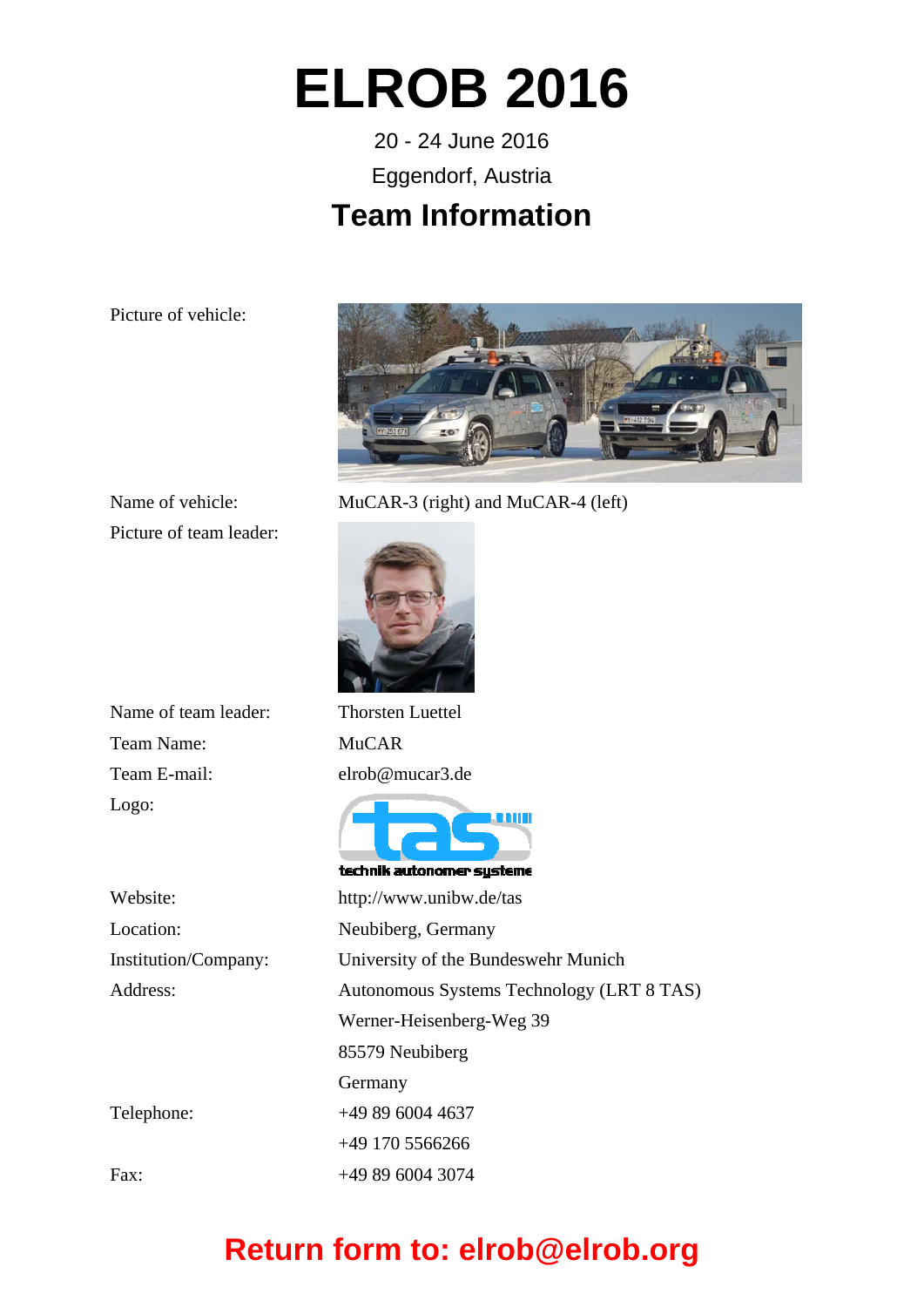## **ELROB 2016**

20 - 24 June 2016

Eggendorf, Austria

#### **Team Information**

Team Description: Our Team MuCAR consists of 15 team members under the leadership of Dipl.-Ing. Thorsten Luettel. All team members work as research assistants at "Autonomous Systems Technology" institute, which is headed by Prof. Dr.-Ing. Hans-Joachim Wuensche.

> Our team developes and operates the two robot vehicles "MuCAR-3" and "MuCAR-4", the third rsp. fourth generation of our Munich Cognitive, Autonomous Robot Cars. The first two vehicle generations drove on German Autobahns under the leadership of Prof. E.-D. Dickmanns as far back as 1987. Both vehicles already have retired to museums.

> MuCAR-3 is based on a stock VW Touareg with a V6 TDI engine, modified to allow computer control of steering, brake, throttle and automatic gearbox. Full body skid plates allow testing in rough terrain.

> MuCAR-4 is based on a stock VW Tiguan with a TSI engine, modified to allow computer control of steering, brake, throttle and automatic gearbox.

> Apart from inertial sensors, we continue to focus on vision as a main sensor for perception, as this sensor provides most of the information humans need for driving. In addition, we use a high definition 360 degree Laser Scanner mounted on the roof of the vehicle. It is advantageous in special applications such as off-road driving, until our vision systems can fully cope with those scenarios as well.

> The main vision sensors are forward looking color cameras placed on a two-axis platform inside the vehicle. The arrangement resembles the human vision system, with a telecamera as "fovea" and 2 slightly outward pointed wide angle cameras for peripheral vision, which can also be used for stereo vision. All cameras are mounted on a yaw axis platform to allow for active control of the horizontal viewing direction, while the view of the tele-camera with its narrow field of view is inertially stabilized. Some more cameras working in different spectral regions (SWIR, NIR) complete the camera setup.

> Our robust and fast 4D-approach to perception has been augmented by an innovative fusion of vision and LiDAR data and excels in offroad environments featuring poor GPS conditions.

> Team MuCAR participated at the ELROB 2007, 2008, 2009, 2010, 2012, Eurathlon 2013 and – together with TU Karlsruhe

### **Return form to: elrob@elrob.org**